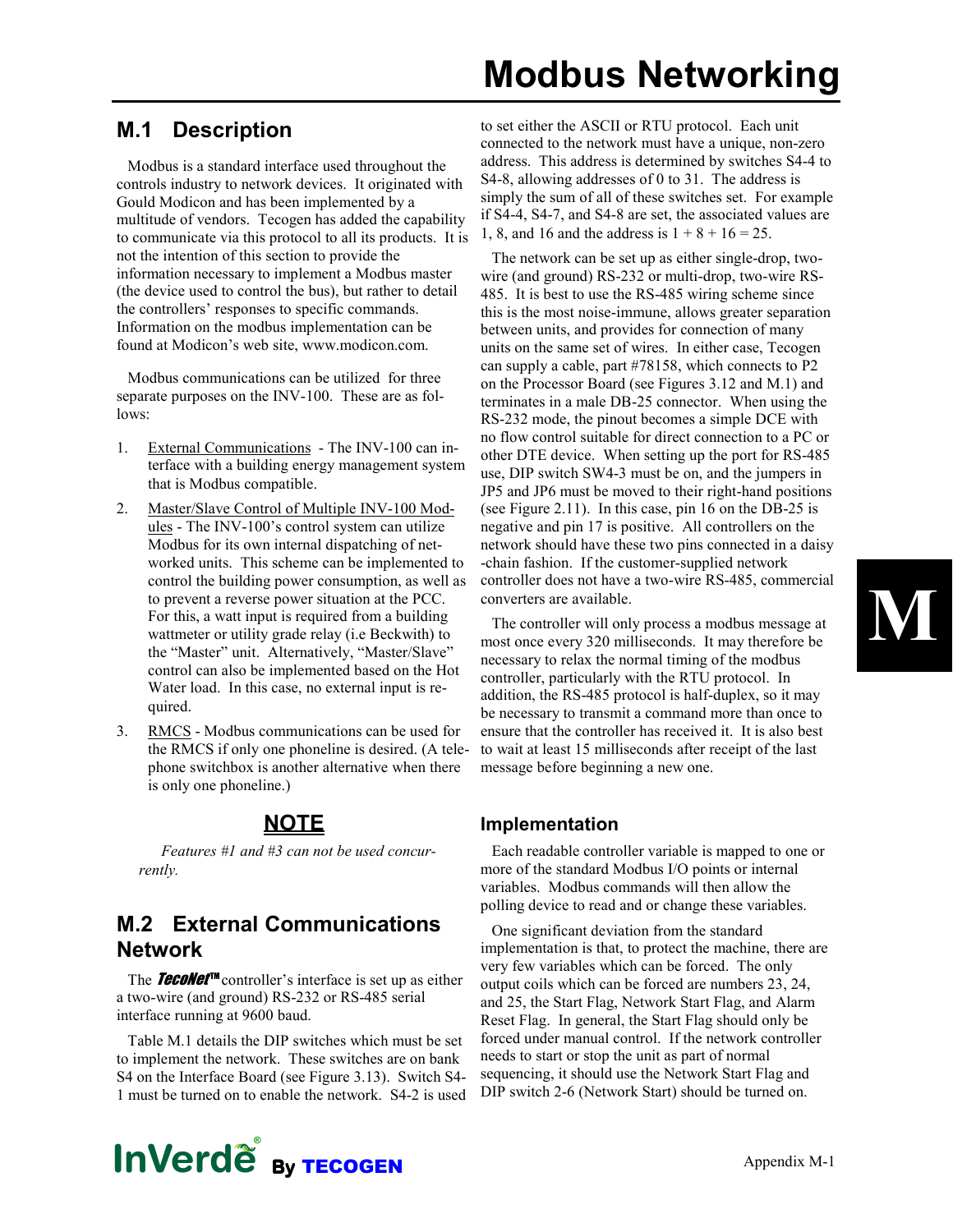## Modbus Networking

Using only this flag will show any personnel near the equipment that is is enabled and ready to start. In addition, if they wish to stop the unit, they can do so by pressing the STOP button. The Start Flag should be used with great care since it overrides the START / STOP buttons on the keypad display. Setting the Alarm Reset flag is equivalent to pressing the RESET button on the display. The only registers which can be forced are the holding registers in Table M.4. These values can be used to adjust the clock and the power and temperature setpoints. Only single value forcing can be done, the controller does not support forcing of multiple coils or holding registers.

Table M.2 shows the Modbus commands to which the **TecoNet**<sup>IM</sup> will respond as well as the limits of the range argument. Tables M.3 through M.6 show the different memory range variables which can be addressed.

#### M.3 Master / Slave Control

TECOGEN<sup>®</sup> Cogeneration Modules equipped with the **TecoNet™** controller can be networked to control overall building electrical consumption or the building hot water load.

# M

#### Building Power Control Mode

This is accomplished by allowing one unit, the master or lead unit, to read the building power at the utility interconnect. Through a communications channel to the other slave units, the master starts the proper number of units and controls their power to maintain imported power at a minimum.

#### Installation

As shown in Figure M.2, the contractor should supply a building wattmeter with a 4-20 mA output signal. Using a single twisted pair, this signal is wired to the master **TecoNet<sup>TM</sup>** on J-9 V3 (S, -) along with a 501-Ohm precision resistor. If required by the local utility, the master can monitor each of the 3 phases of incoming power separately and act on the lowest of these phases. A Beckwith Relay also can be equipped with a wattage output. If this is utilized, this wattage information will be communicated to the master unit via Modbus.

The master is connected to up to 30 slaves via a second, daisy-chained twisted pair (shielded). This wire connects to the Interface Board J18 +, J18 - , and the shield to ground (see Figure M.2)

Once the wiring is complete, Jumpers JP5 and JP6 on the processor board should be moved to their right-hand positions. In addition, the DIP switches should be set as indicated in Tables M.7 and M.8.

Any unit may be designated as the master. The master does not operate any differently than the other units, it is merely the unit designated to make the decisions about which units should run and at what power level. Any unit designated as the master will make this decision in the same way as any other unit.

#### Operation

The master unit watches the power signal from the wattmeter(s) or Beckwith Relay. When the power rises above the minimum power at which a single

TECOGEN<sup>®</sup> will operate, the unit with the least number of run hours will be started. The master will then control this unit's power to maintain the power imported to the building at a minimum. As power increases beyond the point where the first unit can maintain the minimum imported power, the master controller will start another slave and reduce the power on both running units to again maintain the imported power at a minimum.

As building power decreases, the master controller will reverse the sequence. In case the power drops quickly, the master will have a fast shutdown command available, allowing it to immediately disconnect the running units from the grid, preventing power export.

The master also keeps track of which units are ready to run. If any are manually shut off or are in an alarm condition, the master will use others to meet the building demand. In this manner, the plant will run with the fewest number of  $\text{TECOGEN}^{\circledast}$  units possible and thus at peak efficiency. In addition, by keeping the run hours on the units matched, they will require routine service at the same times. Finally, this is all accomplished within the **TecoNet™** controller, requiring only a simple wattmeter and interconnecting wire to function properly.

#### Building Hot Water Control Mode

The networked group of units can be set to control water temperature rather than building load.

 Hot Water Mode stages and cycles the units based upon the building hot water load. If the load is dropping off, resulting in a leaving water temperature (on any of the cogeneration units) that is too hot, the Lead will start shutting units down and/or reduce their power output. Alternatively, if this temperature becomes too cold, the Lead will turn units on and/or increase their power output. Connections to the units are identical to that used for building power control except that the wattage input is not required. Also, DIP switch S3-3 should be "Off".

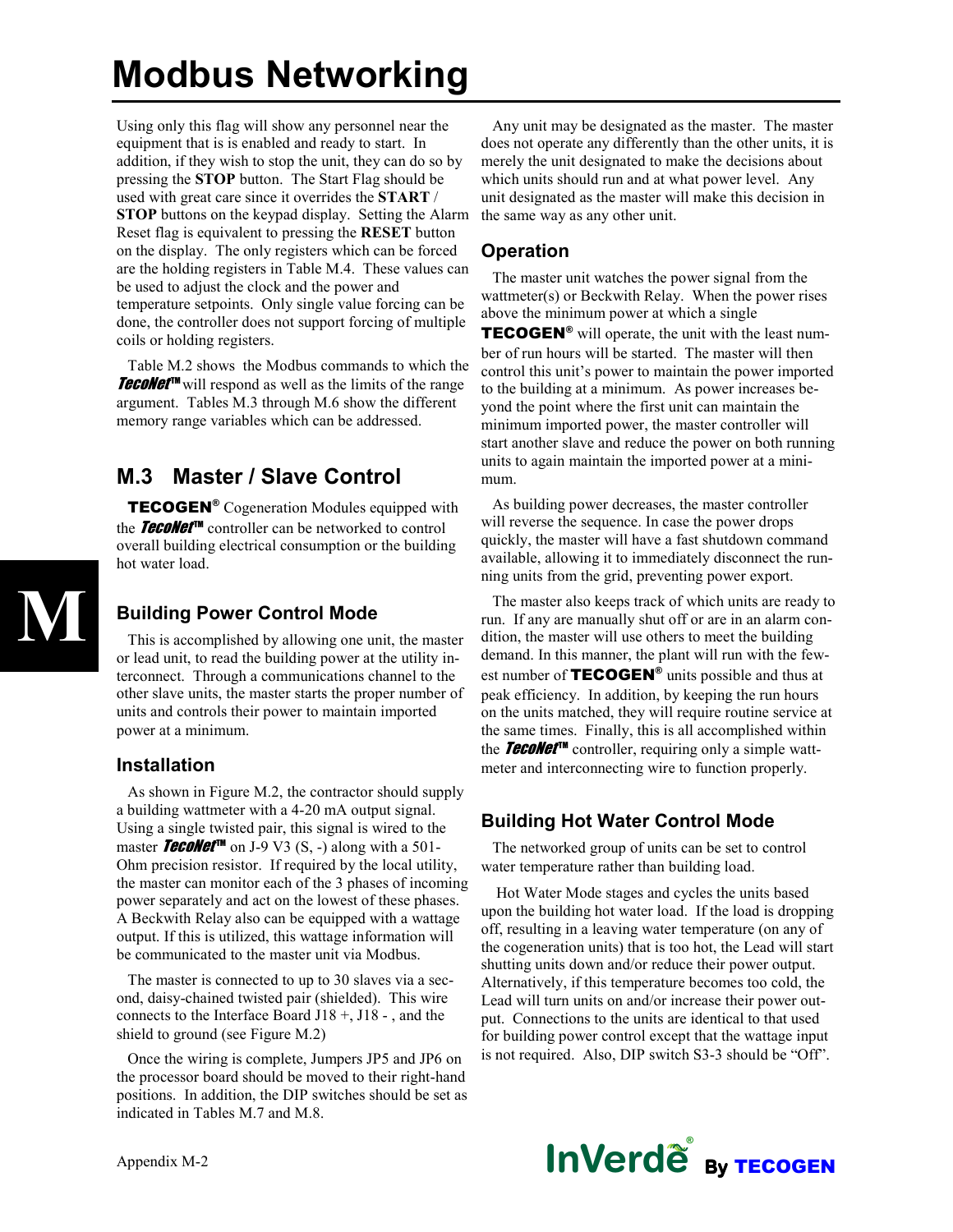#### M.3 RMCS Networking

Modbus networking can be used to implement the RMCS on multiple units when only one phoneline is available. However, this feature can not be used concurrently for external Modbus communications.

For networking the RMCS, connect the phoneline to the modem of one unit. Then daisy chain the P2 connection on the other units together. Follow the DIP switch setting for a Network as described in Section M2.

| <b>Protoc</b> | <b>Function</b> | P <sub>2</sub> | <b>DB-25</b> |  |
|---------------|-----------------|----------------|--------------|--|
| <b>RS-232</b> | Receive         |                | 2            |  |
|               | Transmit        | 5              | 3            |  |
|               | Ground          | 13             |              |  |
| <b>RS-485</b> |                 | ค              | 16           |  |
|               |                 |                |              |  |



Figure M.1 P2 Connection Diagram

| No.         | Off                   | On                |
|-------------|-----------------------|-------------------|
| $S4-1$      | No network            | Network installed |
| $S4-2$      | <b>ASCII protocol</b> | RTU protocol      |
| $S4-3$      | RS-232                | RS-485            |
| <b>S4-4</b> | Add 0 to address      | Add 1 to address  |
| $S4-5$      | Add 0 to address      | Add 2 to address  |
| S4-6        | Add 0 to address      | Add 4 to address  |
| S4-7        | Add 0 to address      | Add 8 to address  |
| $S4-8$      | Add 0 to address      | Add 16 to address |

#### Table M.1 Network DIP Switches– Bank 4

#### Table M.2 Supported Commands

| <b>Function</b> | <b>Name</b>                    | <b>Minimum</b> | <b>Maximum</b> | <b>Excluded</b> |
|-----------------|--------------------------------|----------------|----------------|-----------------|
| 1               | <b>Read Output Coil Status</b> | 0              | 25             |                 |
| $\mathbf{2}$    | Read Input Coil Status         | 0              | 103            |                 |
| 3               | <b>Read Holding Registers</b>  | 0              | 44             |                 |
| 4               | <b>Read Input Registers</b>    | 0              | 112            |                 |
| 5               | Force Output Coil              | 23             | 25             |                 |
| 6               | <b>Preset Single Register</b>  | 0              | 44             |                 |
| 7               | <b>Read Exception Status</b>   |                |                |                 |
| 8               | Diagnostic                     | $\Omega$       | 20             | $9 - 15$        |
| 11              | <b>Read Comm Event Counter</b> |                |                |                 |
| $12 \,$         | Read Comm Event Log            |                |                |                 |
| 17              | <b>Report Slave ID</b>         |                |                |                 |



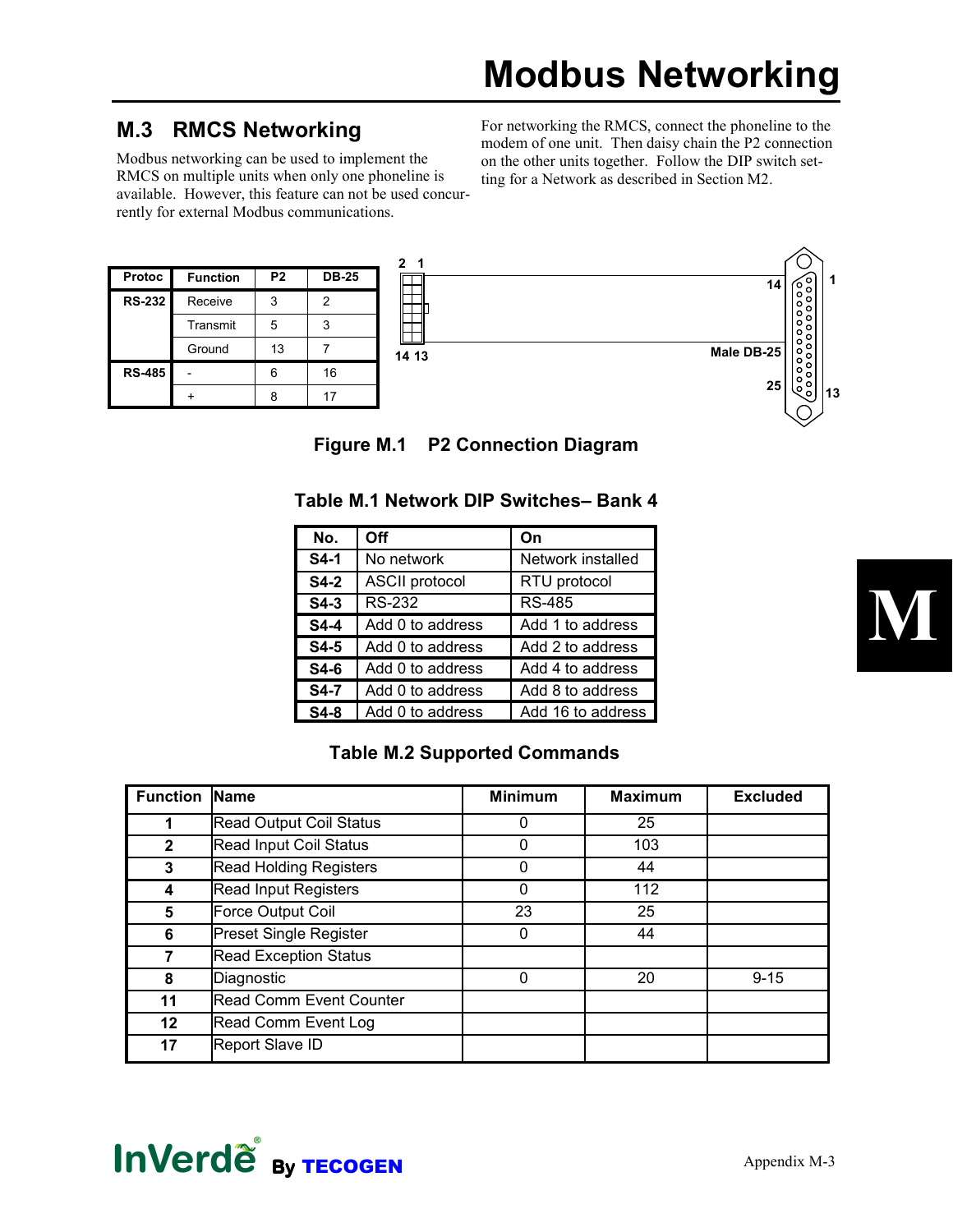#### Table M.3 Output Coils Table M.4 Input Coils

|                 | No. Use                 |
|-----------------|-------------------------|
| $\overline{0}$  | Fuel valve step command |
| $\overline{1}$  | Fuel valve open command |
| $\overline{2}$  | O2 sensor 1 heater      |
| $\overline{3}$  | O2 sensor 2 heater      |
| $\overline{4}$  | Gas / Ignition relay    |
| $\overline{5}$  | Engine starter relay    |
| $\overline{6}$  | Pump relay              |
| 7               | Contactor relay         |
| $\overline{8}$  | Alarm relay             |
| $\overline{9}$  | Radiator fan output     |
| $\overline{10}$ | Inverter wakeup         |
| $\overline{11}$ | Hourmeter               |
| $\overline{12}$ | <b>EFLH</b> meter       |
| $\overline{13}$ | Unit started            |
| $\overline{14}$ | Load shed               |
| $\overline{15}$ | Customer output         |
| 16              | <b>Ready LED</b>        |
| 17              | Startup LED             |
| $\overline{18}$ | Run LED                 |
| 19              | Shutdown LED            |
| $\overline{20}$ | Alarm LED               |
| 21              | <b>Start LED</b>        |
| $\overline{22}$ | Stop LED                |
| $\overline{23}$ | Start flag              |
| $\overline{24}$ | Network start flag      |
| $\overline{25}$ | Alarm reset flag        |
|                 |                         |

| No.                  | <b>Use</b>                       |
|----------------------|----------------------------------|
| 0                    | High water pressure switch       |
| $\overline{1}$       | Low water pressure switch        |
| $\overline{2}$       | Low oil pressure switch          |
| $\overline{3}$       | Low oil level switch             |
| $\frac{4}{5}$        | Ignition power verify            |
|                      | Emergency stop verify            |
| 6                    | Protective relay input           |
| 7                    | Customer run switch              |
| $\overline{8}$       | Standby run input                |
| 9                    | Temperature control mode         |
| $\overline{10}$      | Unused                           |
| $\overline{11}$      | Unused                           |
| $\overline{12}$      | Counter 1                        |
| $\overline{13}$      | Counter <sub>2</sub>             |
| $\overline{14}$      | Counter <sub>3</sub>             |
| $\overline{15}$      | Counter 4                        |
| $\overline{16}$ - 79 | Dip switch settings S1-1 to S8-8 |
|                      | <b>Inverter Status Bits</b>      |
| 80                   | Unused                           |
| $8\overline{1}$      | <b>PCS</b> overload              |
| 82                   | Unused                           |
| 83                   | Unused                           |
| $\overline{84}$      | Unused                           |
| $8\overline{5}$      | Unused                           |
| 86                   | PCS PLL OK                       |
| 87                   | PCS AC line OK                   |
| 88                   | PCS MG mode                      |
| 89                   | PCS GT mode                      |
| 90                   | Unused                           |
| 91                   | Unused                           |
| $\overline{92}$      | Unused                           |
| $\overline{93}$      | Unused                           |
| 94                   | PCS receive error                |
| 95                   | PCS system fault                 |
| 96                   | MG feeder mode                   |
| 97                   | MG e voltage OK                  |
| 98                   | MG e frequency OK                |
| 99                   | <b>MG PLL enable</b>             |
| 100                  | <b>MG PLL OK</b>                 |
| 101                  | <b>MG PLL fault</b>              |
| 102                  | MG voltage low                   |
| 103                  | MG contactor fault               |



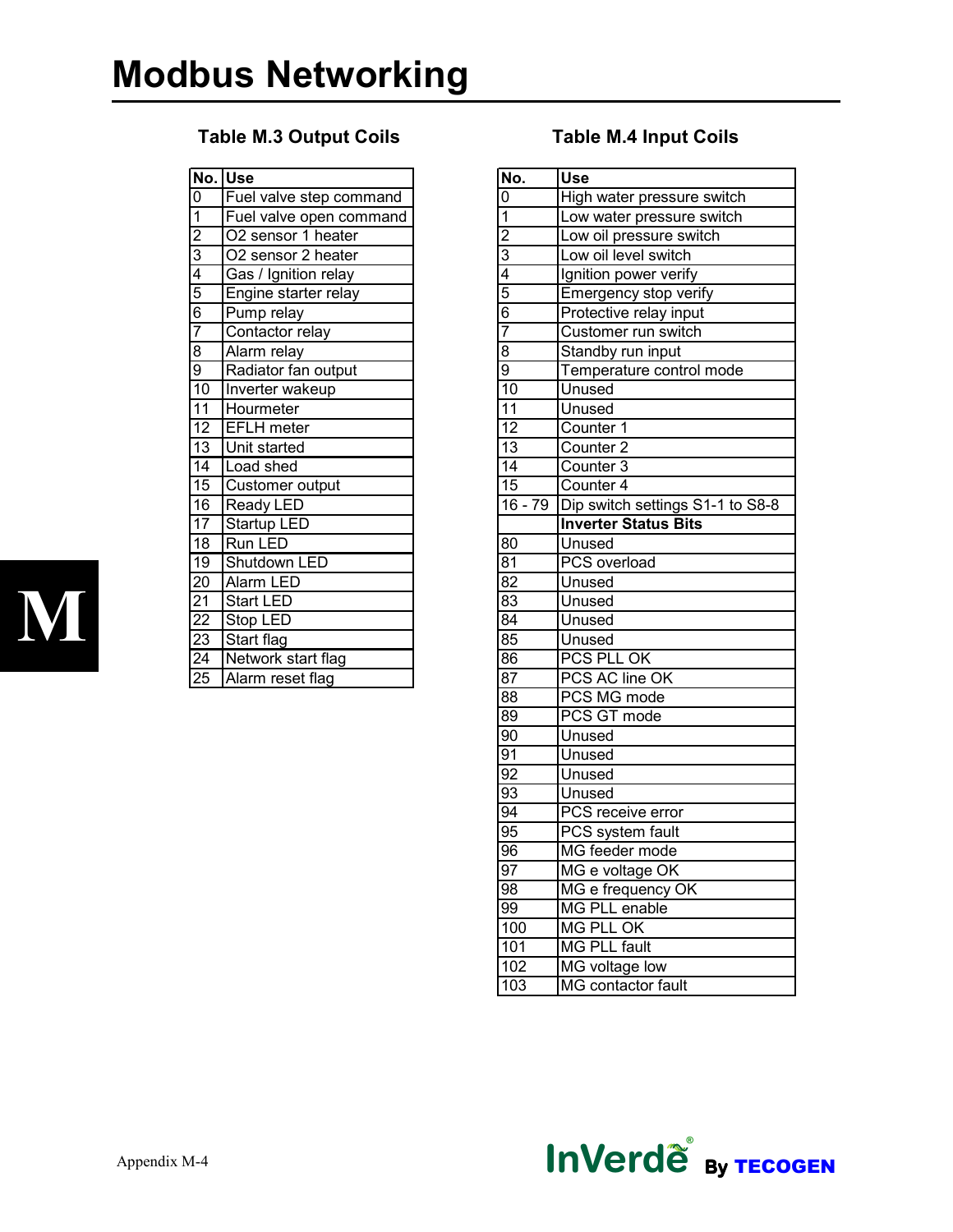#### Table M.5 Holding Registers

| $\pmb{0}$       | Day of week $(0 - 7,$ Sunday = 0)                                  |
|-----------------|--------------------------------------------------------------------|
| $\mathbf 1$     | Year (0 - 99)                                                      |
| $\overline{2}$  | Month (1 - 12)                                                     |
| $\overline{3}$  | Date $(1 - 31)$                                                    |
| $\overline{4}$  | Hour (0 - 23)                                                      |
| $\overline{5}$  | Minute $(0 - 59)$                                                  |
| $\overline{6}$  | Second (0 - 59)                                                    |
| 7               | Hundredth of second (0 - 99)                                       |
| 8               | Permanent power setpoint ( <b>kW X 10)</b>                         |
| $\overline{9}$  | Permanent Temperature setpoint (°F X 10)                           |
| 10              | <b>Inverter Operation Command</b>                                  |
| 11              | Inverter Control Mode Command                                      |
| 12              | Inverter Readback Command                                          |
| 13              | <b>Inverter Current Set</b>                                        |
| 14              | Microgrid Operating Mode Command                                   |
| 15              | Microgrid Voltage Command (0.1V/Bit)                               |
| 16              | Microgrid Output Power Command (0.1kW/Bit)                         |
| 17              | Microgrid Feeder Power Command (0.1kW/Bit)                         |
| 18              | Microgrid Q Vs E Droop Command (0.01V/kVA/Bit)                     |
| 19              | Microgrid Q Max Command (0.1kVA/Bit)                               |
| 20              | Microgrid P Vs Frequency Droop Command (0.00001V/Hz/Bit)           |
| $\overline{21}$ | Microgrid Max Power Command (0.1kW/bit)                            |
| $\overline{22}$ | Microgrid Min Power Command (0.1kW/bit)                            |
| 23              | Microgrid Feeder Power Vs Frequency Drop Command (0.00001V/Hz/Bit) |
| 24              | Microgrid Frequency Command (0.01Hz/Bit)                           |
| 25              | Inverter Readback Command                                          |
| 26              | Setting For Overfrequency 1 (Hz X 10)                              |
| 27              | Setting For Underfrequency (Hz X 10)                               |
| $\overline{28}$ | Delay For Overfrequency 1 (cycles)                                 |
| $\overline{29}$ | Delay For Underfrequency 1 (cycles)                                |
| $\overline{30}$ | Setting For Overfrequency 2 (Hz X 10)                              |
| $\overline{31}$ | Setting For Underfrequency (Hz X 10)                               |
| $\overline{32}$ | Delay For Overfrequency 2 (cycles)                                 |
| 33              | Delay For Underfrequency 2 (cycles)                                |
| 34              | Setting For Overvoltage 1 (V)                                      |
| $\overline{35}$ | Setting For Undervoltage 1 (V)                                     |
| 36              | Delay For Overvoltage 1 (cycles)                                   |
| $\overline{37}$ | Delay For Undervoltage 1 (cycles)                                  |
| 38              | Setting For Overvoltage 2 (V)                                      |
| 39              | Setting For Undervoltage 2 (V)                                     |
| 40              | Delay For Overvoltage 2 (cycles)                                   |
| 41              | Delay For Undervoltage 2 (cycles)                                  |
| 42              | Grid-Tie Reconnect Delay (msec)                                    |
| 43              | Sensitivity For Anti-Islanding                                     |
| 44              | <b>GT Settings Readback Command</b>                                |



## **InVerde** By TECOGEN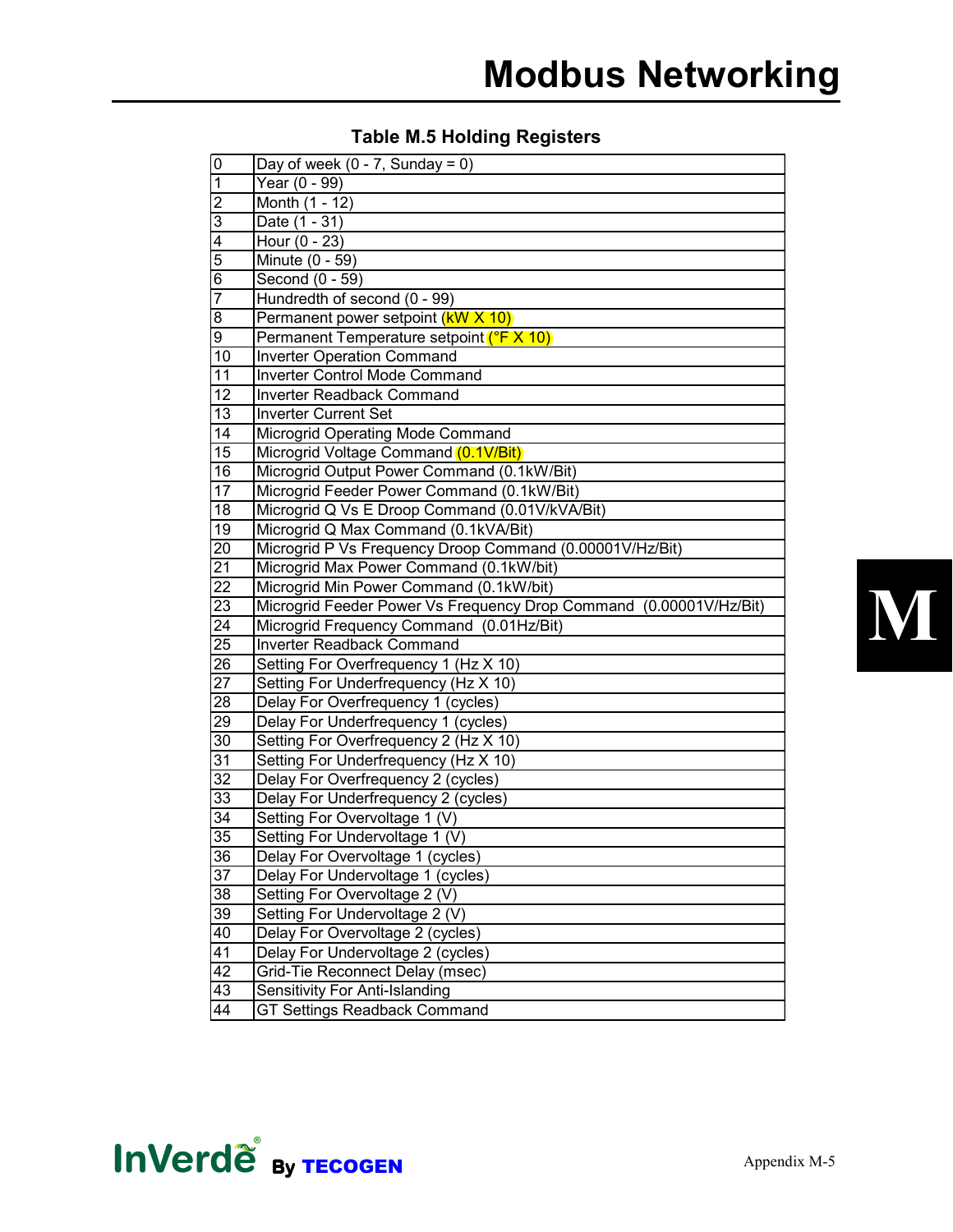

### Table M.6 Input Registers

| No.             | <b>Use</b>                               | No.             | <b>Use</b>                              | No.             | <b>Use</b>                           |  |
|-----------------|------------------------------------------|-----------------|-----------------------------------------|-----------------|--------------------------------------|--|
| $\mathbf{0}$    | Day of week (0 - 7, Sunday = 0)          | $\overline{38}$ | Oil temperature (°F X 10)               | $\overline{76}$ | <b>Micogrid Faults</b>               |  |
| 1               | Year (0 - 99)                            | 39              | Enclosure temperature (°F X 10)         | $\overline{77}$ | Micogrid VLoop                       |  |
| $\overline{2}$  | Month (1 - 12)                           | 40              | Exhaust temperature (°F X 10)           | 78              | Inverter DC Voltage                  |  |
| 3               | Date (1 - 31)                            | 41              | Customer 1 temperature (°F X 10)        | 79              | Inverter Voltage Phase A             |  |
| 4               | Hour (0 - 23)                            | 42              | Customer 2 temperature (°F X 10)        | 80              | Inverter Current Phase A             |  |
| 5               | Minute (0 - 59)                          | $\overline{43}$ | Customer 3 temperature (°F X 10)        | 81              | Inverter kW Phase A X 10             |  |
| 6               | Second (0 - 59)                          | 44              | Customer 4 temperature (°F X 10)        | 82              | Inverter kVA Phase A X 10            |  |
| $\overline{7}$  | Hundredth of second (0 - 99)             | 45              | Customer 5 temperature (°F X 10)        | 83              | Inverter Voltage Phase B             |  |
| 8               | Operating mode                           | 46              | Customer 6 temperature (°F X 10)        | 84              | Inverter Current Phase B             |  |
| 9               | Active alarm number                      | 47              | Customer 7 temperature (°F X 10)        | 85              | Inverter kW Phase B X 10             |  |
| 10              | Active prealarm number                   | 48              | SKiiP temperature (°F X 10)             | 86              | Inverter kVA Phase B X 10            |  |
| $\overline{11}$ | Active runback number                    | 49              | Catalyst outlet temperature (°F)        | 87              | Inverter Voltage Phase C             |  |
| 12              | Present power setpoint (kW X 10)         | $\overline{50}$ | Catalyst inlet temperature (°F)         | $\overline{88}$ | <b>Inverter Current Phase C</b>      |  |
| 13              | Permanent Temperature setpoint (°F X 10) | 51              | TecoNET output coils as word            | 89              | Inverter kW Phase C X 10             |  |
| $\overline{14}$ | Logic voltage (mV)                       | 52              | TecoNET input coils as word             | 90              | Inverter kVA Phase C X 10            |  |
| 15              | Analog voltage (mV)                      | $\overline{53}$ | O2 sensor (mV)                          | 91              | Inverter Skiip Temperature           |  |
| 16              | Battery voltage (mV)                     | $\overline{54}$ | Long-term block learn                   | $\overline{92}$ | Inverter Debug 1                     |  |
| 17              | <b>RPM</b>                               | 55              | Short-term block learn                  | 93              | Inverter Debug 2                     |  |
| 18              | <b>Total starts</b>                      | 56              | Fuel valve position (%)                 | 94              | Inverter Debug 3                     |  |
| 19              | Total hourmeter (hours)                  | $\overline{57}$ | Manifold absolute pressure ("Hg X 10)   | 95              | Line Voltage Phase A                 |  |
| 20              | V1 voltage (V)                           | 58              | Barometric absolute pressure ("Hg X 10) | 96              | Line Voltage Phase B                 |  |
| $\overline{21}$ | V2 voltage (V)                           | 59              | Customer voltage input 1                | 97              | Line Voltage Phase C                 |  |
| 22              | V3 voltage (V)                           | 60              | Customer voltage input 2                | 98              | Inverter Power X 10                  |  |
| 23              | Average voltage (V)                      | 61              | Customer voltage input 3                | 99              | <b>Inverter Power Percent X 10</b>   |  |
| $\overline{24}$ | C1 current (A)                           | 62              | Customer voltage input 4                | 100             | Inverter Current Sum Of Mean         |  |
| $\overline{25}$ | C2 current (A)                           | 63              | Customer voltage input 5                | 101             | Micogrid Current D (0.1A/Bit)        |  |
| 26              | C3 current (A)                           | 64              | Customer voltage input 6                | 102             | Micogrid Current Q (0.1A/Bit)        |  |
| 27              | Average current (A)                      | 65              | Counter 1                               | 103             | Micogrid Voltage D (0.1V/Bit)        |  |
| 28              | Power Leg 1 (X 10)                       | 66              | Counter <sub>2</sub>                    | 104             | Micogrid Voltage Q (0.1V/Bit)        |  |
| 29              | Power Leg 2 (X 10)                       | 67              | Counter 3                               | 105             | Micogrid P (0.1kW/Bit)               |  |
| 30              | Power Leg 3 (X 10)                       | 68              | Counter 4                               | 106             | Micogrid Q (0.1kVA/Bit)              |  |
| 31              | Average Power (X 10)                     | 69              | Total energy (MW-hr)                    | 107             | Micogrid F (0.1kW/Bit)               |  |
| 32              | Frequency (Hz X 10)                      | $\overline{70}$ | Total heat (MMBTU)                      | 108             | Micogrid E0 (0.1V/Bit)               |  |
| 33              | Generator inlet temperature (°F X 10)    | $\overline{71}$ | <b>Inverter State</b>                   | 109             | Micogrid Feeder Current D (0.1A/Bit) |  |
| 34              | Generator outlet temperature (°F X 10)   | $\overline{72}$ | <b>Inverter Status</b>                  | 110             | Micogrid Feeder Current Q (0.1A/Bit) |  |
| 35              | Water inlet temperature (°F X 10)        | $\overline{73}$ | <b>Inverter Faults</b>                  | 111             | Micogrid E Out (0.1V.bit)            |  |
| 36              | Water outlet temperature (°F X 10)       | 74              | Micogrid State                          |                 | Micogrid Frequency (0.01Hz/bit)      |  |
| $\overline{37}$ | Coolant temperature (°F X 10)            | 75              | <b>Micogrid Status</b>                  |                 |                                      |  |
|                 |                                          |                 |                                         |                 |                                      |  |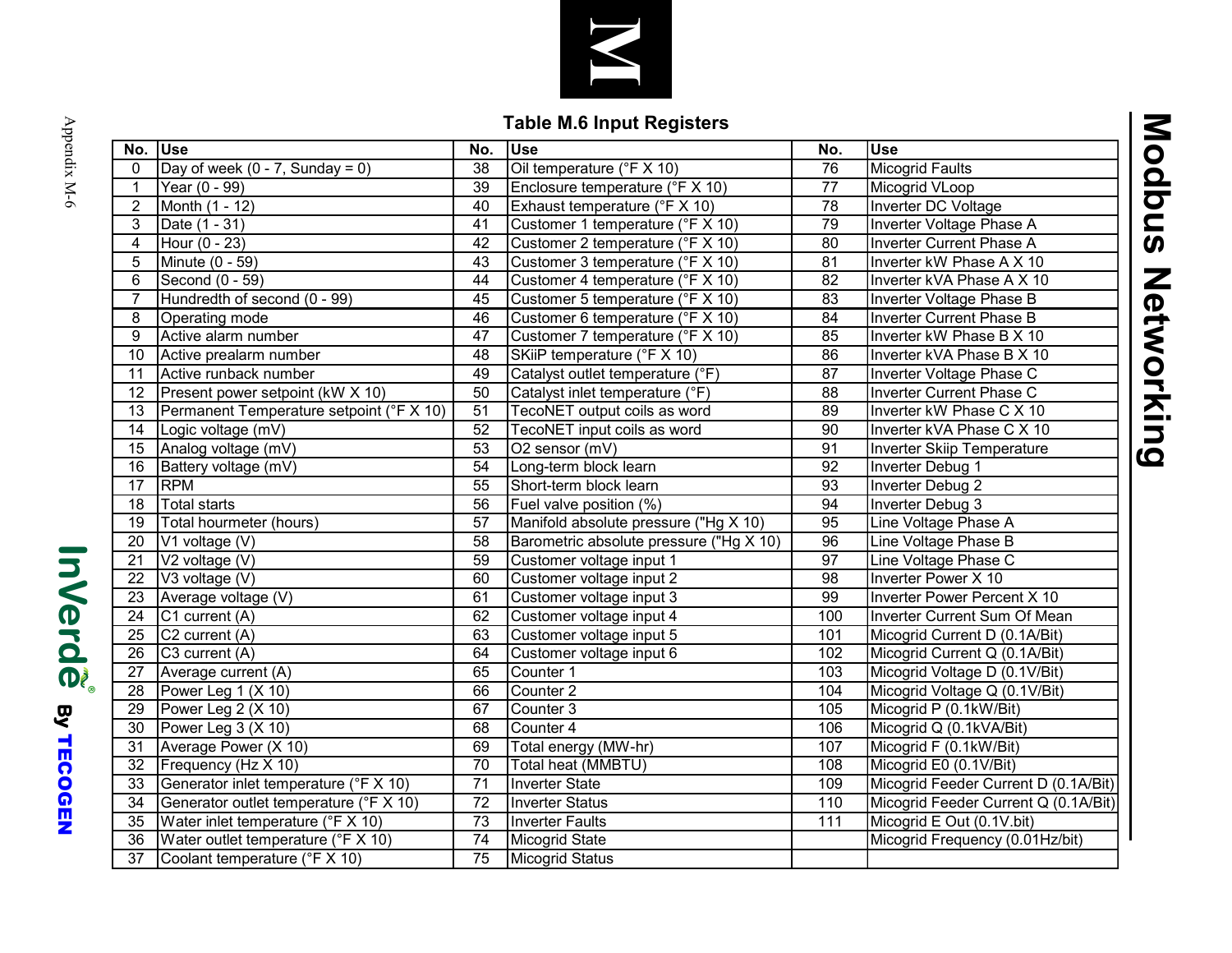## Modbus Networking



Figure M.2 Master / Slave Wiring

**InVerde** By TECOGEN

M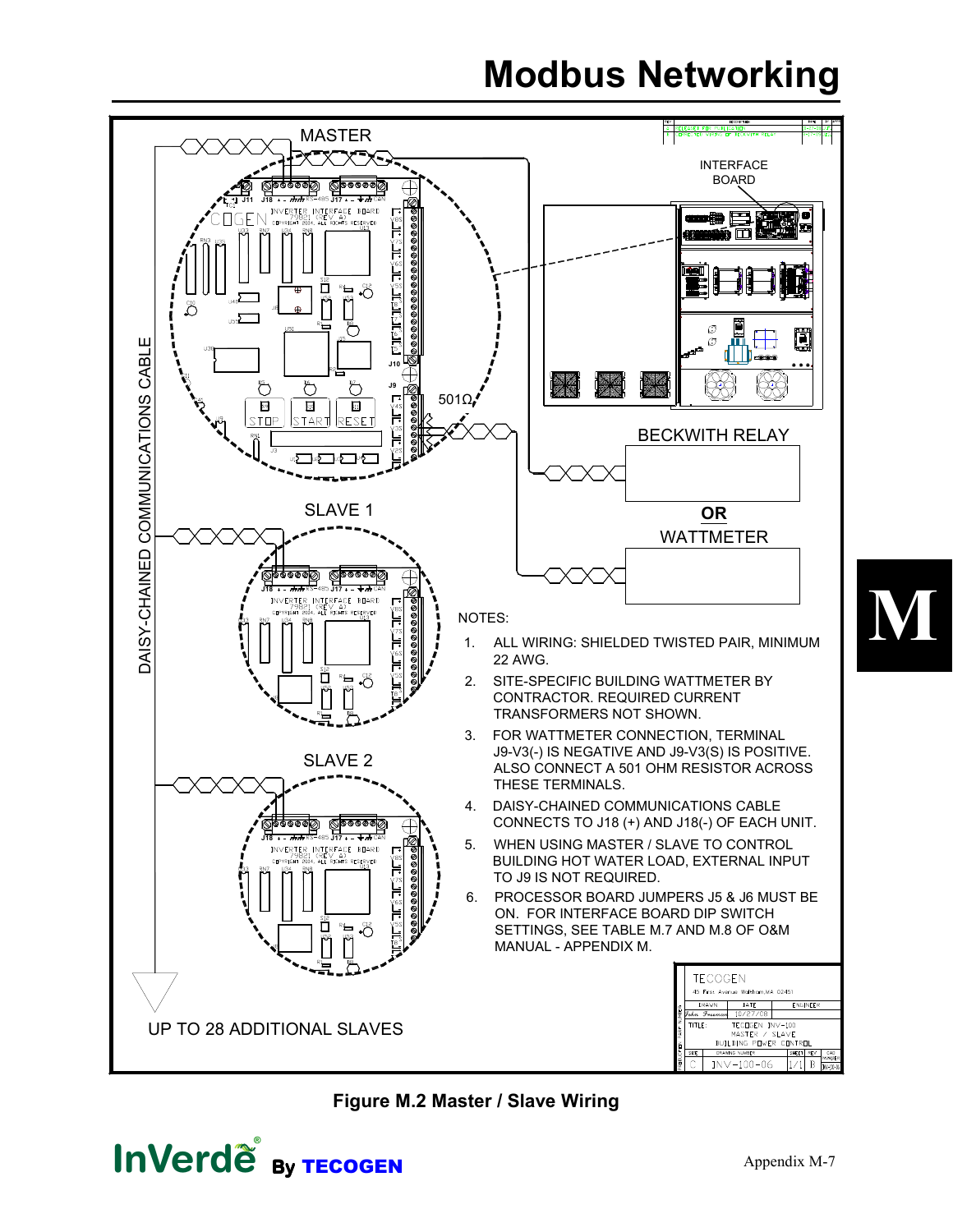| <b>DIP Switch</b> | <b>Building Power Control Setting</b>   | <b>Building Hot Water Control Setting</b> |  |  |
|-------------------|-----------------------------------------|-------------------------------------------|--|--|
| $S3-1$            | Master-ON, Slave-OFF<br>(See Table M.7) | Master-ON, Slave- OFF<br>(See Table M.7)  |  |  |
| $S3-2$            | Master-OFF, Slave-ON<br>(See Table M.7) | Master-OFF, Slave-ON<br>(See Table M.7)   |  |  |
| $S3-3$            | On.                                     |                                           |  |  |
| $S3-7$            | On *                                    | OFF                                       |  |  |
| $S4-1$            | <b>ON</b>                               | ΟN                                        |  |  |
| $S4-2$            | <b>ON</b>                               | <b>ON</b>                                 |  |  |
| $S4-3$            | Master/Slave (See Table M.7)            | Master/Slave (See Table M.7)              |  |  |
| $S4-4$            | Master/Slave (See Table M.7)            | Master/Slave (See Table M.7)              |  |  |
| $S4-5$            | Master/Slave (See Table M.7)            | Master/Slave (See Table M.7)              |  |  |
| S4-6              | Master/Slave (See Table M.7)            | Master/Slave (See Table M.7)              |  |  |
| S4-7              | Master/Slave (See Table M.7)            | Master/Slave (See Table M.7)              |  |  |
| S4-8              | Master/Slave (See Table M.7)            | Master/Slave (See Table M.7)              |  |  |

Table M.7 Building Power Control Settings



\* If Beckwith Relay is used